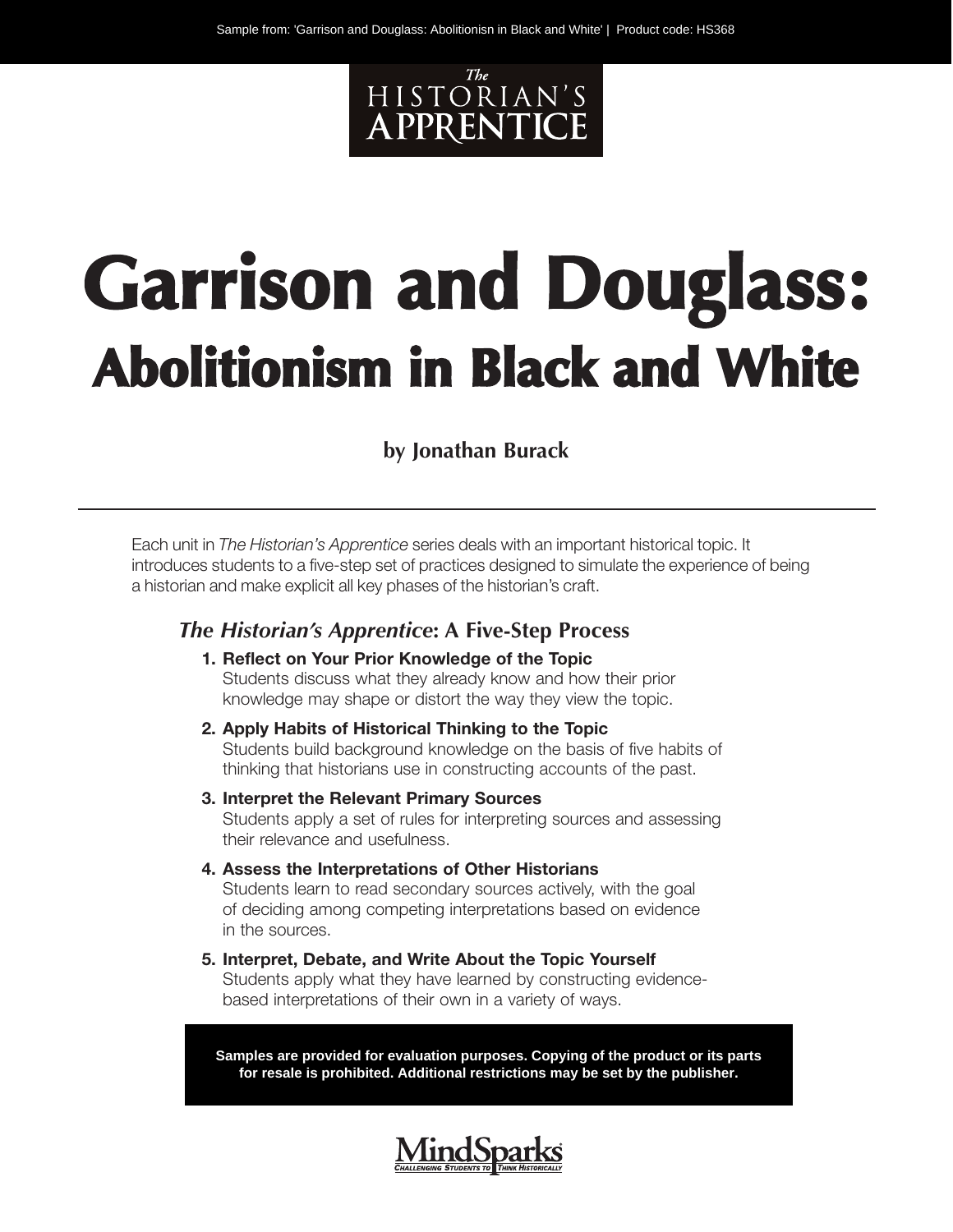©2009 MindSparks, a division of Social Studies School Service

10200 Jefferson Blvd., P.O. Box 802 Culver City, CA 90232 United States of America

(310) 839-2436 (800) 421-4246

Fax: (800) 944-5432 Fax: (310) 839-2249

http://mindsparks.com access@mindsparks.com

Permission is granted to reproduce individual worksheets for classroom use only. Printed in the United States of America

ISBN: 978-1-57596-285-6

Product Code: HS368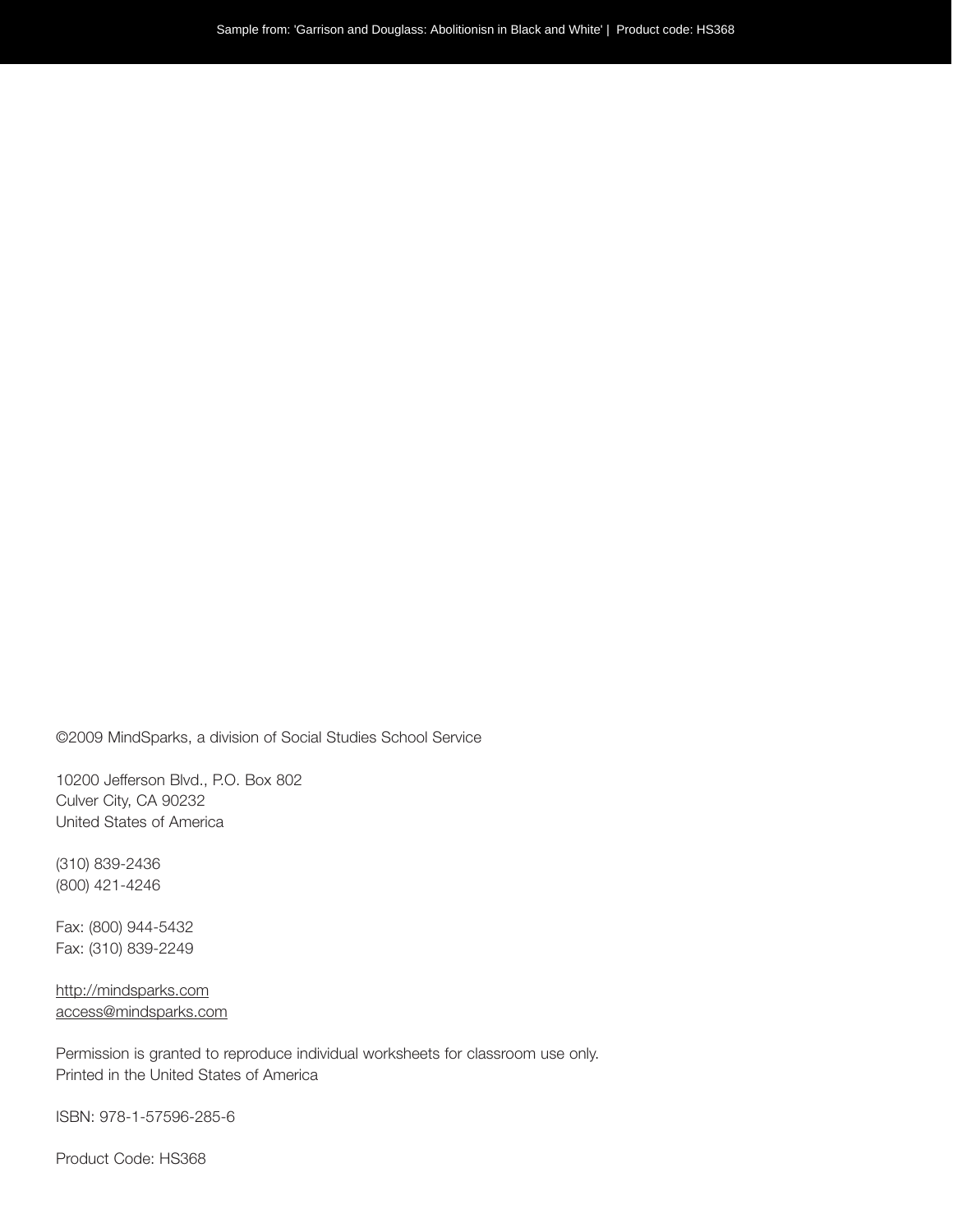#### *Teacher*  **Introduction**

# **Teacher Introduction**

*Teaching the Historian's Craft*

The goal of *The Historian's Apprentice* units is to expose students in a manageable way to the complex processes by which historians practice their craft. By modeling what historians do, students will practice the full range of skills that make history the unique and uniquely valuable challenge that it is.

Modeling the historian's craft is not the same as being a historian—something few students will become. Therefore, a scaffolding is provided here to help students master historical content in a way that will be manageable and useful to them.

Historical thinking is not a simple matter of reciting one fact after another, or even of mastering a single, authoritative account. It is disciplined by evidence, and it is a quest for truth; yet, historians usually try to

clarify complex realities and make tentative judgments, not to draw final conclusions. In doing so, they wrestle with imperfect sets of evidence (the primary sources), detect multiple meanings embedded in those sources, and take into account varying interpretations by other historians. They also recognize how wide a divide separates the present from earlier times. Hence, they work hard to avoid present-mindedness and to achieve empathy with people who were vastly different from us.

In their actual practice, historians are masters of the cautious, qualified conclusion. Yet they engage, use their imaginations, and debate with vigor. It is this spirit and these habits of craft that *The Historian's Apprentice* seeks to instill in students.

### *The Historian's Apprentice: Five-Steps in Four Parts*

*The Historian's Apprentice* is a five-step process. However, the materials presented here are organized into four parts. Part I deals with the first two of the five steps of the process. Each of the other three parts then deals with one step in the process. Here is a summary of the four parts into which the materials are organized:

**Teacher Introduction.** Includes suggested day-by-day sequences for using these materials, including options for using the PowerPoint presentations. One sequence is designed for younger students and supplies a page of vocabulary definitions.

**Part 1.** A student warm-up activity, an introductory essay, a handout detailing a set of habits of historical thinking, and two PowerPoint presentations (*Five Habits of Historical Thinking* and *Garrison and Douglass: Abolitionism in Black and White*). Part 1 (including the PowerPoints) deals with *The Historian's Apprentice* Steps 1 and 2.

**Part 2.** A checklist for analyzing primary sources, several primary sources, and worksheets for analyzing them. Part 2 deals with *The Historian's Apprentice* Step 3.

**Part 3.** Two secondary source passages and two student activities analyzing those passages. Part 3 deals with *The Historian's Apprentice* Step 4.

**Part 4.** Two optional follow-up activities enabling students to write about and/or debate their own interpretations of the topic. Part 4 deals with *The Historian's Apprentice* Step 5.

#### *All pages in this booklet may be photocopied for classroom use.*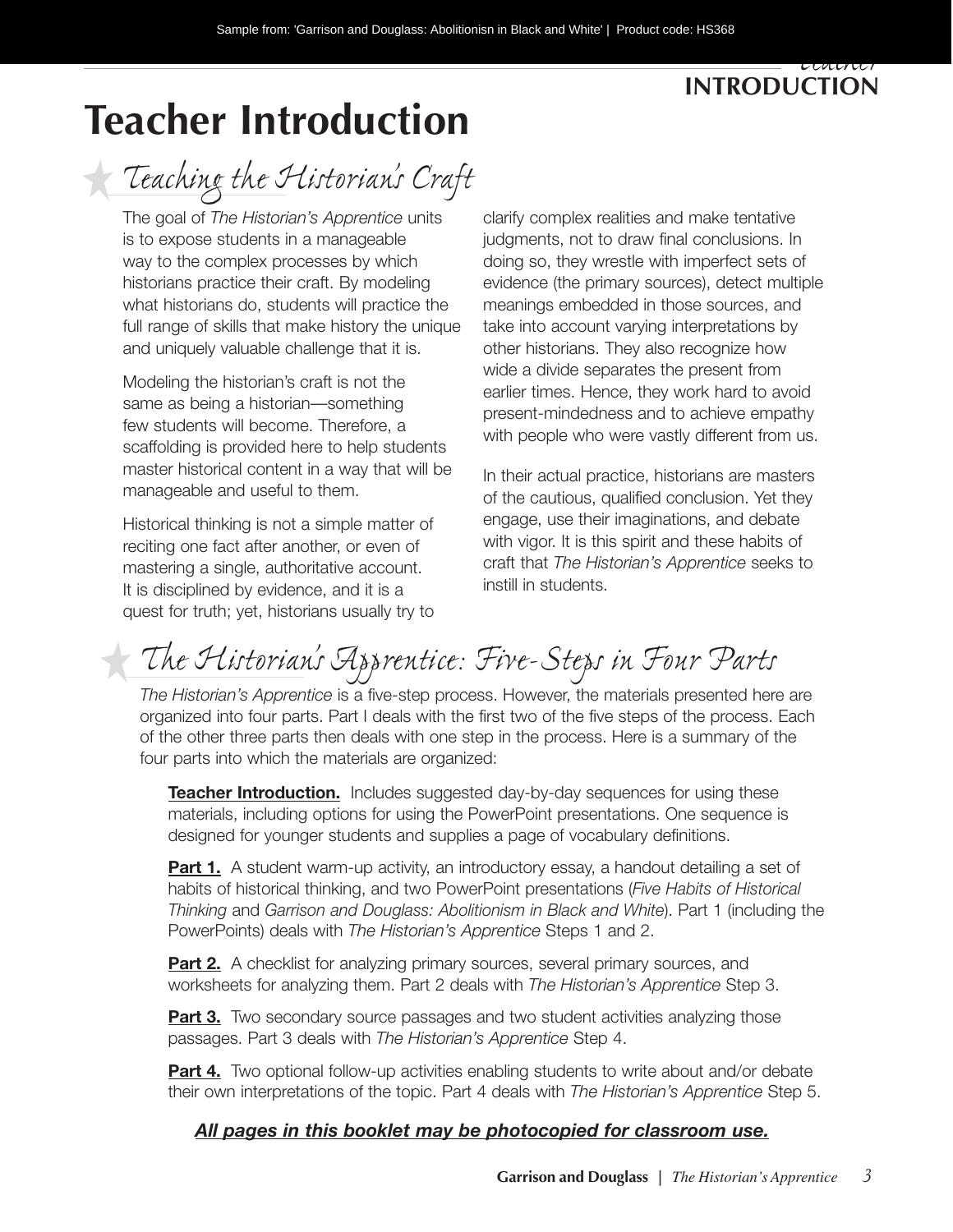*Teacher*  **Introduction** *Suggested Five-Day Sequence*

Below is one possible way to use this *Historian's Apprentice* unit. Tasks are listed day by day in a sequence taking five class periods, with some homework and some optional follow-up activities.

**PowerPoint Presentation:** *Five Habits of Historical Thinking***.** This presentation comes with each *Historian's Apprentice* unit. If you have used it before with other units, you need not do so again. If you decide to use it, incorporate it into the  $\Delta Y$  1 activities. In either case, give students the "Five Habits of Historical Thinking" handout for future reference. Those "five habits" are as follows:

- History Is Not the Past Itself
- The Detective Model: Problem, Evidence, Interpretation
- Time, Change, and Continuity
- Cause and Effect
- As They Saw It: Grasping Past Points of View
- **Warm-Up Activity.** Homework assignment: Students do the *Warm-Up Activity*. This activity explores students' memories and personal experiences shaping their understanding of the topic.
- **DAY 1:** Discuss the *Warm-Up Activity*, then either have students read or review the "Five Habits of Historical Thinking" handout, or use the *Five Habits* PowerPoint presentation.

Homework assignment: Students read the background essay "Garrison and Douglass: Two Forms of Abolitionism."

**Day 2:** Use the second PowerPoint presentation, *Garrison and Douglass: Abolitionism in Black and White,* to provide an overview of the topic for this lesson. The presentation applies the Five Habits of Historical Thinking to this topic. Do the two activities embedded in the presentation.

Homework assignment: Students read the "Interpreting Primary Sources Checklist." The checklist teaches a systematic way to handle sources:

- Sourcing
- Contextualizing
- Interpreting meanings
- Point of view
- Corroborating sources
- **DAY 3:** In class, students study some of the ten primary source documents and complete "Source" Analysis" worksheets on them. They use their notes to discuss these sources. (Worksheet questions are all based on the concepts on the "Interpreting Primary Sources Checklist.")
- **DAY 4:** In class, students complete the remaining "Source Analysis" worksheets and use their notes to discuss these sources. Take some time to briefly discuss the two secondary source passages students will analyze next.

Homework assignment: Student read these two secondary source passages.

- **DAY 5:** In class, students do the two "Secondary Sources" activities and discuss them. These activities ask them to analyze the two secondary source passages using four criteria:
	- Clear focus on a problem or question
	- Position or point of view
	- Use of evidence or sources
	- Awareness of alternative explanations

#### **Follow-Up Activities** (optional, at teacher's discretion).

Do as preferred: the DBQ Essay Assignment and/or the Structured Debate.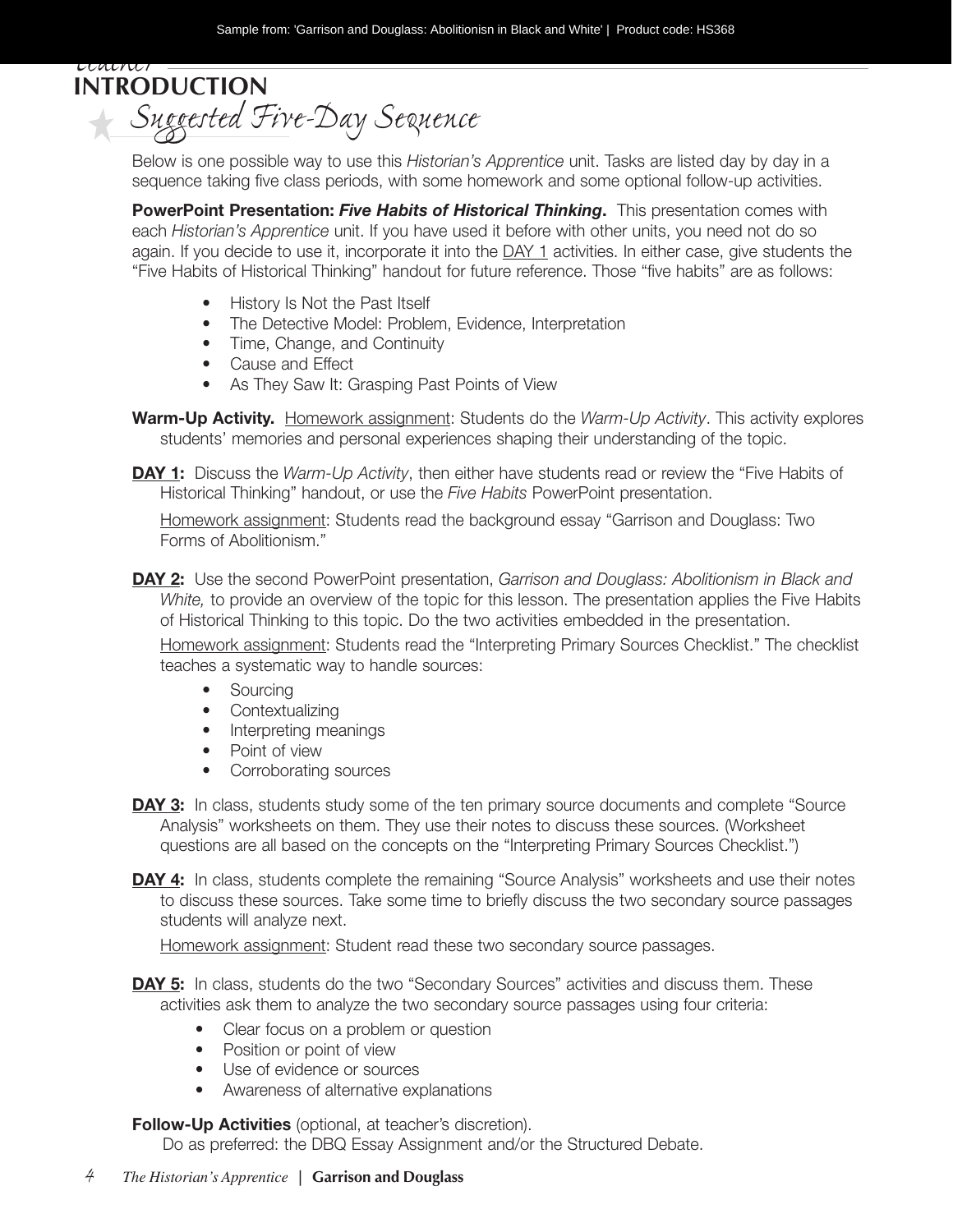#### *Teacher*  **Introduction**

*Suggested Three-Day Sequence*

If you have less time to devote to this lesson, here is a suggested shorter sequence. The sequence does not include the PowerPoint presentation *Five Habits of Historical Thinking*. This presentation is included with each *Historian's Apprentice* unit. If you have never used it with your class, you may want to do so before following this three-day sequence.

The three-day sequence leaves out a few activities from the five-day sequence. It also suggests that you use only six key primary sources. However, it still walks students through the steps of the *Historian's Apprentice* approach: clarifying background knowledge, analyzing primary sources, comparing secondary sources, and debating or writing about the topic.

- Warm-Up Activity. Homework assignment: Ask students to read or review the "Five Habits of Historical Thinking" handout and read the background essay "Garrison and Douglass: Two Forms of Abolitionism."
- **Day 1:** Use the PowerPoint presentation *Garrison and Douglass: Abolitionism in Black and White.* It provides an overview of the topic for this lesson by applying the Five Habits of Historical Thinking to it. Do the two activities embedded in the presentation.

Homework assignment: Students read or review the "Interpreting Primary Sources Checklist." The checklist teaches a systematic way to handle sources.

**Day 2:** In class, students study some of the ten primary source documents and complete "Source Analysis" worksheets on them. They then use their notes to discuss these sources. Documents 3, 4, 5, 7, and 8 are suggested.

You may wish to make your own choices of primary sources. Use your judgment in deciding how many of them your students can effectively analyze in a single class period.

Homework assignment: Student read the two secondary source passages.

- **Day 3:** In class, students do the two "Secondary Sources" activities and discuss them. These activities ask them to analyze the two secondary source passages using four criteria.
- **Follow-Up Activities** (optional, at teacher's discretion):

Do as preferred: the DBQ Essay Assignment and/or the Structured Debate.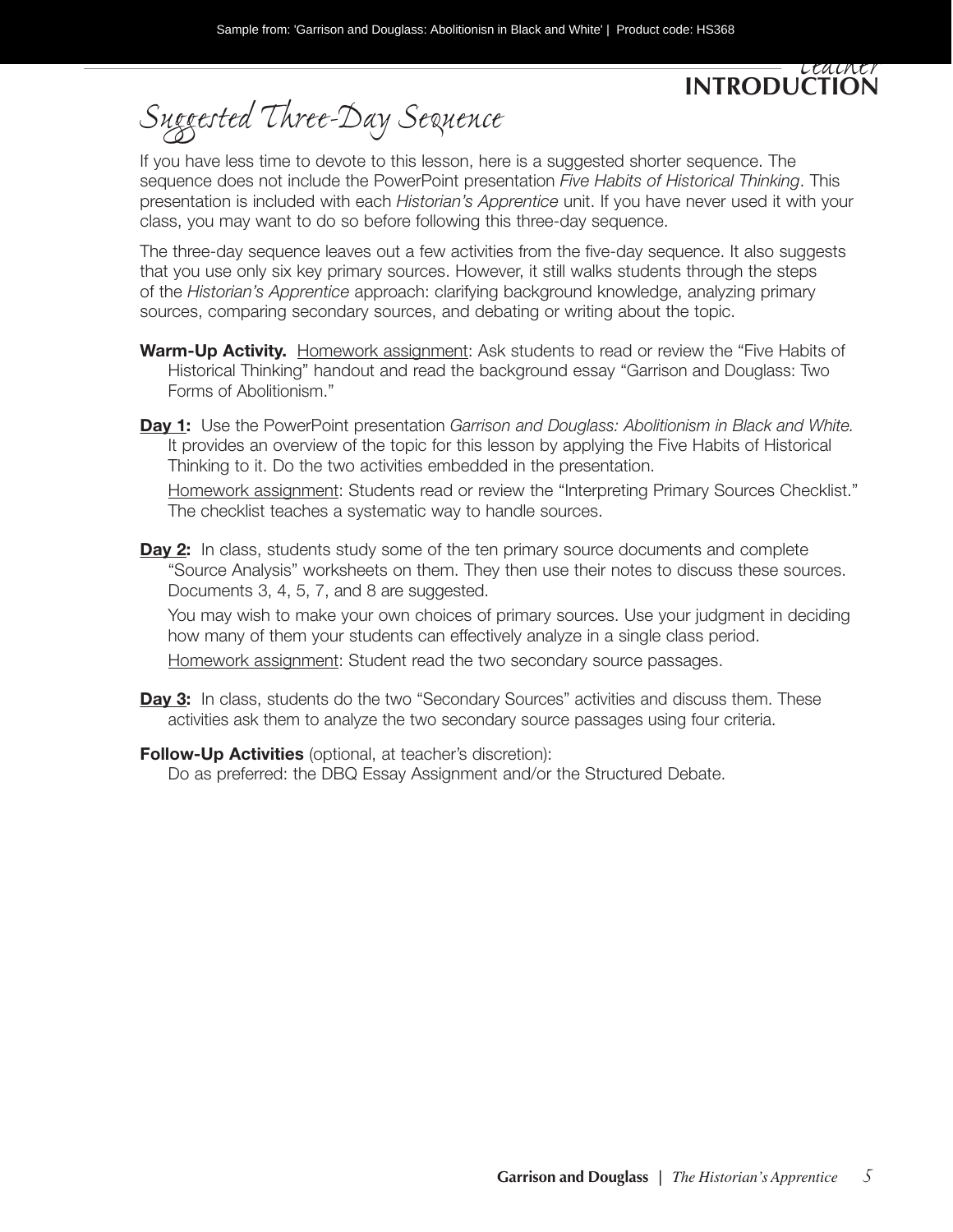*Teacher*  **Introduction** *Suggestions for Use with Younger Students*

For younger students, parts of this lesson may prove challenging. If you feel your students need a somewhat more manageable path through the material, see the suggested sequence below.

If you want to use the *Five Habits of Historical Thinking* PowerPoint presentation, this sequence takes four class periods. If you do not use this PowerPoint, you can combine DAY 1 and DAY 2 and keep the sequence to just three days. We suggest using six primary sources only. The ones listed for DAY 3 are less demanding in terms of vocabulary and conceptual complexity. For DAY 4, we provide some simpler DBQs for the follow-up activities.

**Vocabulary:** A list of vocabulary terms in the sources and the introductory essay is provided on page 7 of this booklet. You may wish to hand this sheet out as a reading reference, you could make flashcards out of some of the terms, or you might ask each of several small groups to use the vocabulary sheet to explain terms found in one source to the rest of the class.

#### **SUGGESTED FOUR-DAY SEQUENCE**

- **Warm-Up Activity.** Homework assignment: Students do the Warm-Up Activity. This activity explores students' memories and personal experiences shaping their understanding of the topic.
- **Day 1:** Discuss the Warm-Up Activity. Show the *Five Habits of Historical Thinking* PowerPoint presentation (unless you have used it before and/or you do not think it is needed now). If you do not use this PowerPoint presentation, give students the "Five Habits of Historical Thinking" handout and discuss it with them.

Homework assignment: Ask students to read the background essay "Garrison and Douglass: Two Forms of Abolitionism."

**Day 2:** Use the PowerPoint presentation *Garrison and Douglass: Abolitionism in Black and White.* This introduces the topic for the lesson by applying the Five Habits of Historical Thinking to it. Do the two activities embedded in the presentation.

Homework assignment: Students read or review the "Interpreting Primary Sources Checklist." The checklist offers a systematic way to handle sources.

**Day 3:** Discuss the "Interpreting Primary Sources Checklist" and talk through one primary source document in order to illustrate the meaning of the concepts on the checklist. Next, have students complete "Source Analysis" worksheets after studying primary source documents 1, 2, 5, and 8.

Homework assignment: Students read the two secondary source passages.

**Day 4:** Students do only "Secondary Sources: Activity 2" and discuss it. This activity asks them to choose the two primary sources that best back up each secondary source passage.

**Follow-Up Activities** (optional, at teacher's discretion):

Do as preferred: the DBQ Essay Assignment and/or the Structured Debate.

Here are some alternative DBQs tailored to the six primary sources recommended here:

**What did Douglass and Garrison disagree about most, and why do you think they came to disagree so strongly?** 

**"Douglass and Garrison were not that far apart. It's just that one was more practical, the other more idealistic." Explain why you do or do not agree with this statement.**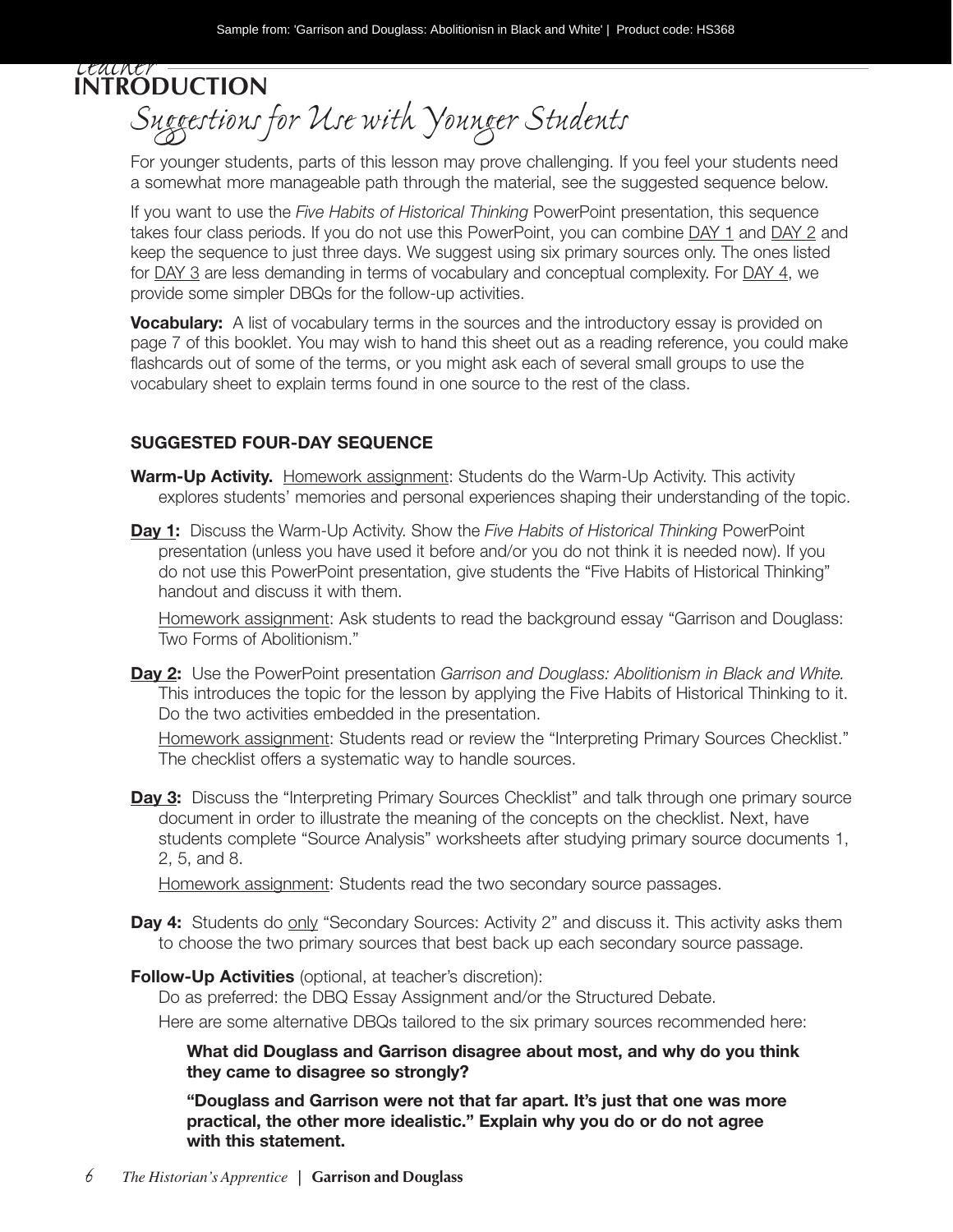#### **Vocabulary: The Introductory Essay**

**abolitionism:** In this case, the movement to abolish, or end, slavery **compromise:** To settle differences by having each side give up some of its demands **elite:** A small powerful or ruling group with superior social status **evangelical:** A religious spirit stressing a need to seek salvation through a personal conversion experience **fanatic:** Someone who is excessively devoted to an idea or cause **mentor:** A personal quide or teacher **patronizing:** Expressing a haughty or snobbish air of superiority **oratorical:** Relating to the ability to speak eloquently or with great effect and skill **regeneration:** In this case, a spiritual renewal or moral purification **temperance:** In this case, the movement to limit consumption of alchoholic beverages

#### **Vocabulary: The Primary Sources**

**abettor:** Someone who actively aids or helps, usually with a crime **abhorrence:** An intense dislike or disapproval of something **allusion:** In this case, a hint about something, or an indirect or implied reference to it **avaricious:** Greedy **bequeathed:** Bestowed or passed on **commence:** To start or begin something **compelled:** Forced to do something **declamation:** Speaking in a formal or eloquent style **deprecate:** To play something down or express disapproval of it **disparity:** A great difference between two things **dissolution:** Dissolving or coming apart **fetters:** Chains or other things that bind or confine **indignation:** Outrage or anger **infamy:** A reputation for evil; a widely known evil **infidel:** An unbeliever in some religion or cause **null and void:** No longer enforceable or binding **perpetuate:** To continue something; to keep it going **vassalage:** A state of submission or being a vassal; owing service to someone **verity:** Truth **sacrilegious:** Irreverent or in violation of something sacred

#### **Vocabulary: The Secondary Sources**

**complicit:** Associated with or taking part in something wrong **conventional:** Following what is acceptable or ordinary **denunciation:** Condemnation or severe disapproval **dissociate:** To separate from **entail:** To impose or involve as a part of something **heresy:** An opinion that goes against a doctrine or accepted body of ideas **hypocrisy:** Pretending or appearing to be what one is not **sanguine:** Optimistic

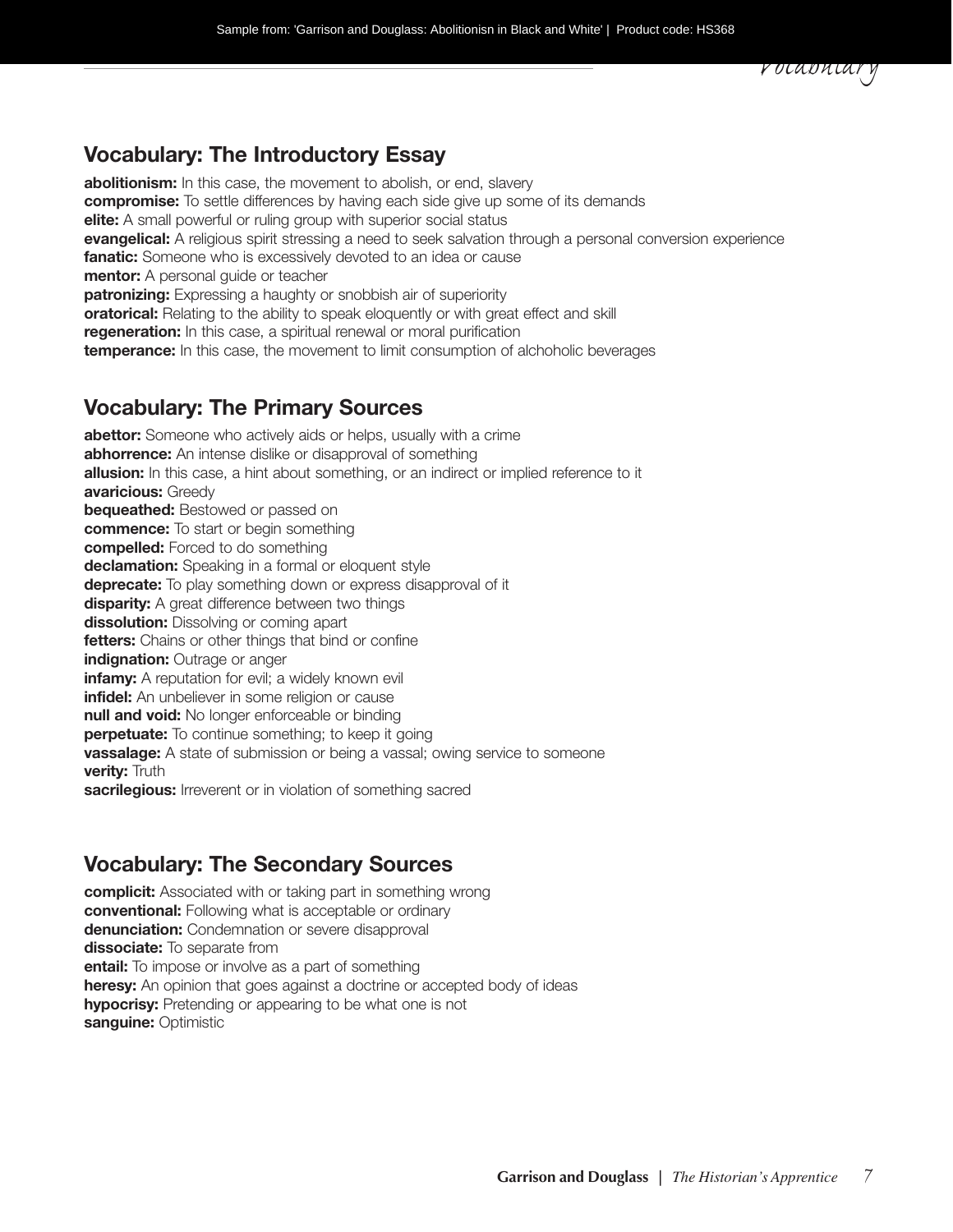#### *Teacher*  **Introduction Part 1: Garrison and Douglass—Providing the Context**

**Note to the teacher:** The next pages provide materials meant to help students better understand abolitionism and the disputes between Garrison and Douglass. The materials also seek to teach students the Five Habits of Historical Thinking.

This section includes the following:

#### **• PowerPoint Presentation:** *The Five Habits of Historical Thinking*

This presentation illustrates five habits of thought or modes of analysis that guide historians as they construct their secondary accounts of a topic. These Five Habits are not about skills used in analyzing primary sources. (Those are dealt with more explicitly in a handout in the next section.) These Five Habits are meant to help students see history as a way of thinking, not as the memorizing of disparate facts and pre-digested conclusions. The PowerPoint uses several historical episodes as examples to illustrate the Five Habits. In two places, it pauses to ask students to do a simple activity applying one of the habits to some of their own life experiences.

• If you have used this PowerPoint with other *Historian's Apprentice* units, you may not need to use it again here.

#### **• Handout: "The Five Habits of Historical Thinking"**

This handout supplements the PowerPoint presentation. It is meant as a reference for students to use as needed. If you have used other *Historian's Apprentice* units, your students may only need to review this handout quickly.

#### **• Warm-Up Activity**

A simple exercise designed to help you see what students know about abolitionism, what confuses them, or what ideas they may have absorbed about it from popular culture, friends and family, etc. The goal is to alert them to their need to gain a clearer idea of the past and be critical of what they think they already know.

#### **• Introductory Essay, "Garrison and Douglass: Two Forms of Abolitionism"**

The essay provides enough basic background information on the topic to enable students to assess primary sources and conflicting secondary source interpretations. At the end of the essay, students get some points to keep in mind about the nature of the sources they will examine and the conflicting secondary source interpretations they will debate.

**• PowerPoint Presentation:** *Garrison and Douglass: Abolitionism in Black and White*

This PowerPoint presentation reviews the topic for the lesson and shows how the Five Habits of Historical Thinking can be applied to a clearer understanding of it. At two points, the presentation calls for a pause and students are prompted to discuss some aspects of their prior knowledge of the topic. Our proposed sequences suggest using this PowerPoint presentation after assigning the introductory essay, but you may prefer to reverse this order.